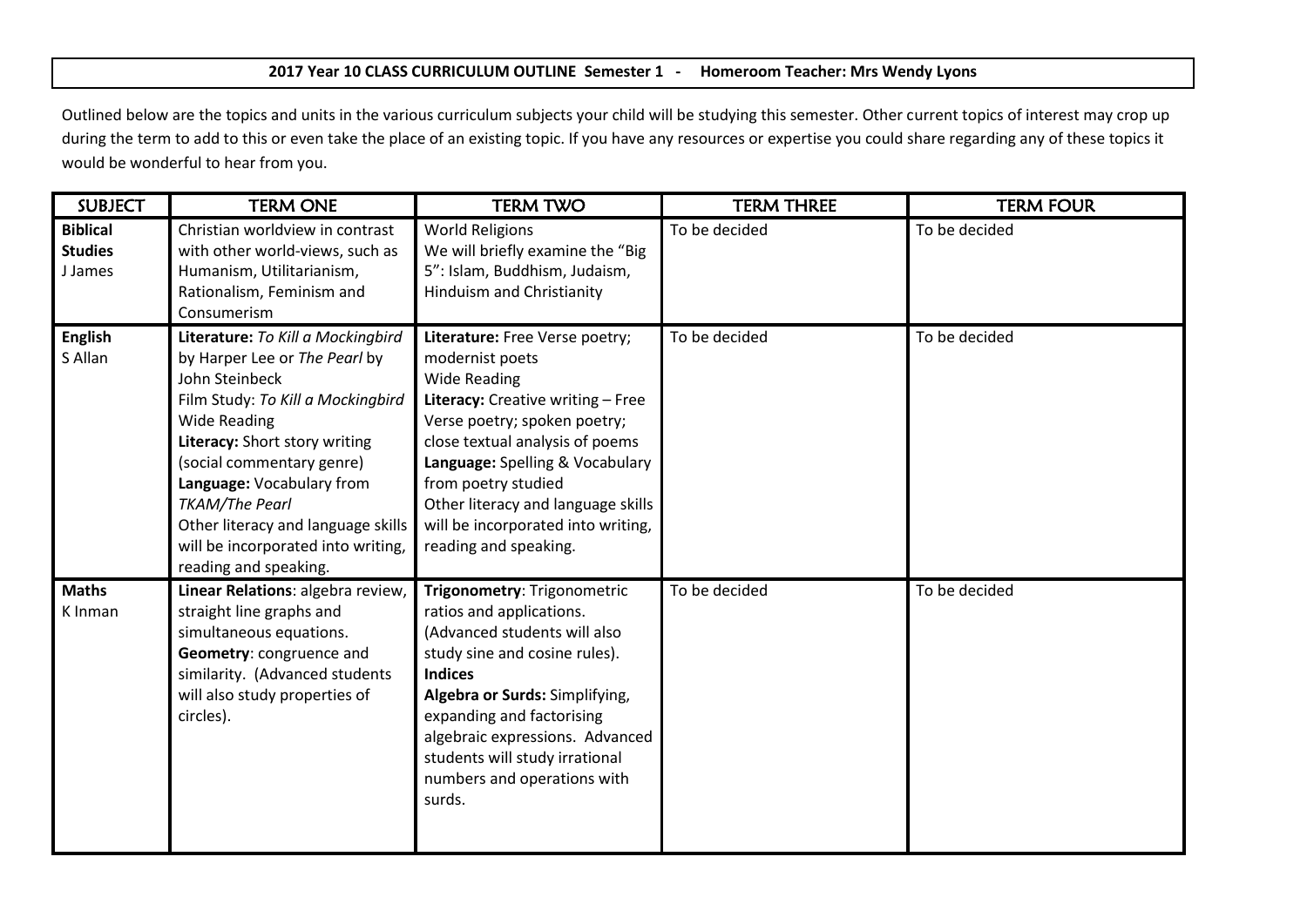| <b>Science</b><br>L Findlay                        | <b>Chemical Changes and</b><br>Products: - Chemical safety,<br>Reaction rates, Catalysts and<br>luminescence, Hydrocarbons<br>and plastics, Alloys.<br><b>Systems and Immunity: -</b><br>Sustaining cells, Maintaining<br>body conditions, The nervous<br>system, Hormones in control. | Radioactivity: - Discovery,<br>Radioactive decay, Radioisotope<br>dating, Helpful radiation, Energy<br>from the atom.<br><b>Origins of Life: - Creationist</b><br>perspectives on the theory of<br>evolution and the fossil record. | <b>Invisible Waves</b> - energy<br>transfer, wave and particle<br>models, sound transmission and<br>hearing, transmission of light<br>and electromagnetic radiation,<br>the eye and colour vision,<br>communication technologies.<br>The Universe-features of stars<br>and constellations, galaxies and<br>nebulae, the extent of the<br>universe. | The Universe (cont'd) - technological<br>developments in space observation<br>equipment, cosmology and the<br>Biblical record of beginnings.<br>Global Systems - interconnected<br>cycles and spheres, causes of the<br>enhanced greenhouse effect, global<br>warming as a contentious issue, the<br>ozone layer and cosmic radiation,<br>the influence of climate on<br>biodiversity. |
|----------------------------------------------------|----------------------------------------------------------------------------------------------------------------------------------------------------------------------------------------------------------------------------------------------------------------------------------------|-------------------------------------------------------------------------------------------------------------------------------------------------------------------------------------------------------------------------------------|----------------------------------------------------------------------------------------------------------------------------------------------------------------------------------------------------------------------------------------------------------------------------------------------------------------------------------------------------|----------------------------------------------------------------------------------------------------------------------------------------------------------------------------------------------------------------------------------------------------------------------------------------------------------------------------------------------------------------------------------------|
| <b>History</b><br>J James                          | 1. What is History?<br>2. Australia Between The Wars -<br>1920s and 1930s<br>3. Totalitarianism - Hitler,<br>Mussolini and Stalin dictator<br>studies<br>Historical skills and concepts                                                                                                | 1. World War II - causes, fronts,<br>battles, Australian involvement<br>2. Holocaust<br>Historical skills and concepts                                                                                                              | To be decided                                                                                                                                                                                                                                                                                                                                      | To be decided                                                                                                                                                                                                                                                                                                                                                                          |
| Health<br>C Butler C<br>Cain                       | Alcohol and other drugs                                                                                                                                                                                                                                                                | Sexual harassment/Bullying                                                                                                                                                                                                          | To be decided                                                                                                                                                                                                                                                                                                                                      | To be decided                                                                                                                                                                                                                                                                                                                                                                          |
| Physical<br><b>Education</b><br>C Cain<br>C Butler | <b>Swimming Training/ Swimming</b><br>Carnival; Secondary Camp;<br><b>Athletics Carnival preparation</b><br><b>Cross Country Training</b>                                                                                                                                              | Athletics Carnival; Softball;<br>Volleyball.                                                                                                                                                                                        | To be decided                                                                                                                                                                                                                                                                                                                                      | To be decided                                                                                                                                                                                                                                                                                                                                                                          |
| Outdoor Ed.<br>C Butler                            | Fishing - learn basics of fishing<br>as a recreational activity and<br>practice those skills.<br>Golf - learn and practice the<br>basics of the game of golf                                                                                                                           | Orienteering - learn and<br>practice the skills associated<br>with orienteering.<br>Golf - learn and practice the<br>basics of the game of golf                                                                                     | To be decided                                                                                                                                                                                                                                                                                                                                      | To be decided                                                                                                                                                                                                                                                                                                                                                                          |
| Industrial<br>Design<br>(elective)<br>C Butler     | Intro to final year project - constraints/scope of project/drawings<br>required /purchase of materials/ assessment criteria.<br>Start construction<br>continue construction of project, taking care to document all<br>changes etc.                                                    |                                                                                                                                                                                                                                     | continue construction of project,                                                                                                                                                                                                                                                                                                                  | continue construction of project,<br>and apply appropriate "finish" to<br>the completed project.                                                                                                                                                                                                                                                                                       |